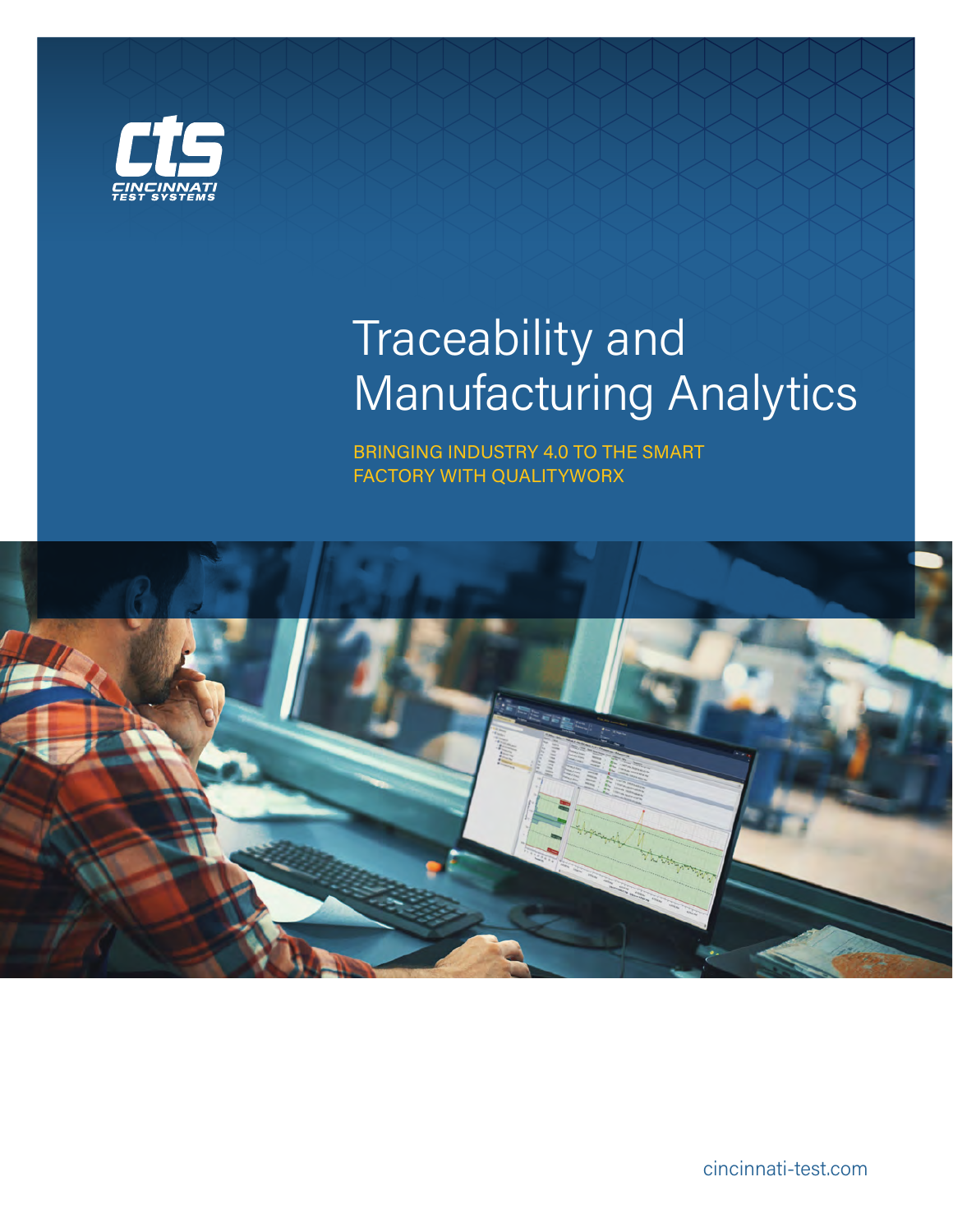The promise of Industry 4.0 is top of mind for all competitive manufacturers today – a connected factory in which data collected from tests and processes around the plant is accessible, organized, stored, archived and able to be visualized and analyzed. Problems are solved when they occur, not at end of line. Root cause identification and process optimization happen in hours – not days or weeks.

QualityWorX makes that promise a reality. From providing complete traceability data and proof of compliance in an easy to access format to enabling continuous optimization and quick response to issues affecting testing, QualityWorX brings Industry 4.0 to all the in-process tests on your production line.

QualityWorX is used by manufacturers worldwide to harness their industrial data for fast, reliable decision-making.

### PUT YOUR DATA TO WORK FOR YOU



**Find answers** to the causes of defects



**Optimize tests**  to meet your quality and yield objectives



**Gain visibility**  into tests for continuous improvement



**Respond quickly** to the need of the hour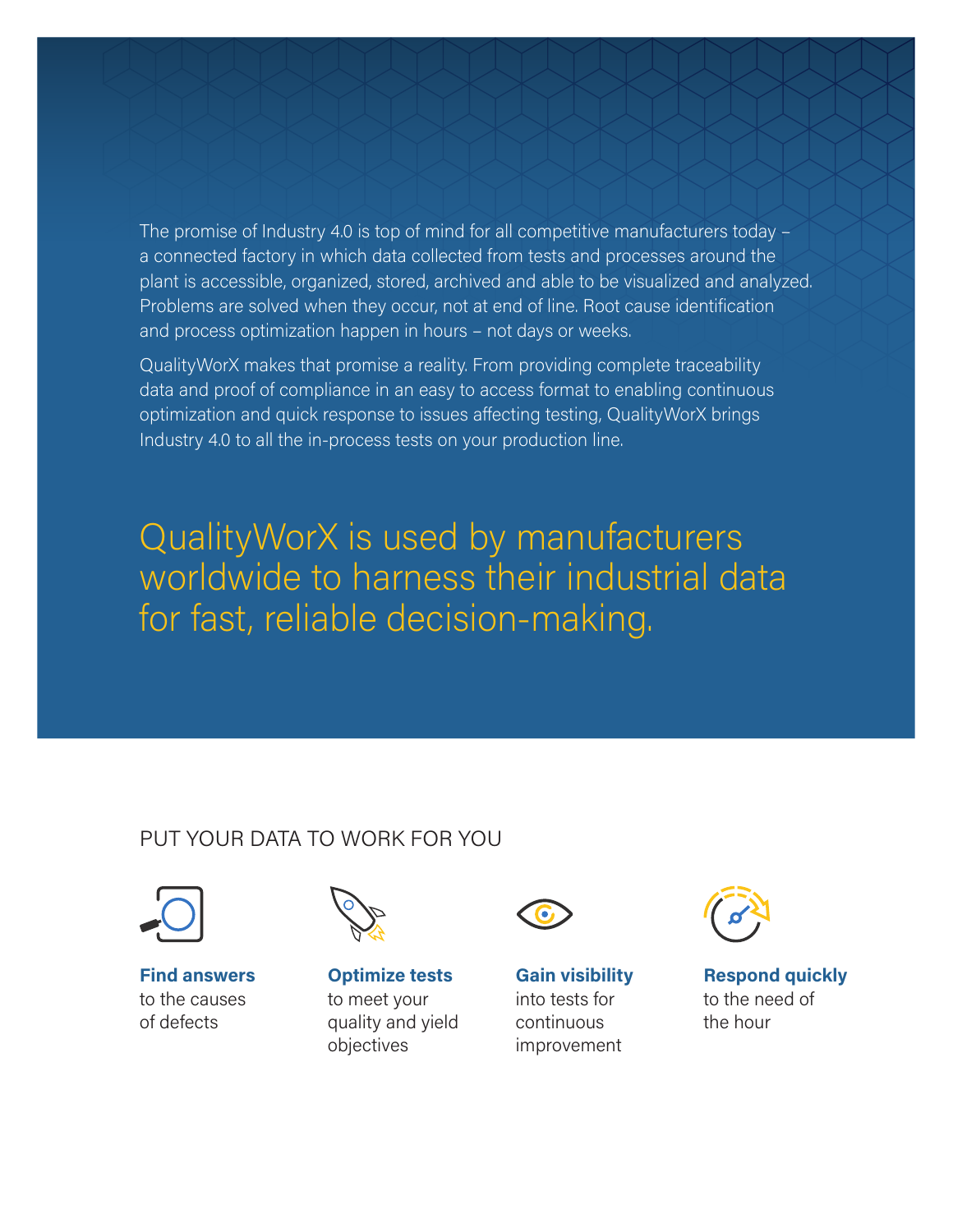## **Introducing the QualityWorX CTS DataHub** Start using your leak test data now!

The QualityWorX CTS DataHub is your first step to an Industry 4.0-driven environment. It's a turnkey solution that includes a host PC and all the required software. It collects data from multiple CTS leak test instruments and stores it on an industrial computer. The same PC provides advanced analytics with Sciemetric Studio to make use of the data to provide visibility into the leak test.

## KEY FEATURES



#### **Connect multiple leak test instruments**

• Instruments can be part of the same station, or in different sections of the manufacturing process



#### **Easy setup: Start collecting and analyzing data in minutes!**

- No complicated database
- No software to install
- Full turnkey package includes PC



#### **All test and part data, including digital process signatures**

- Provides full traceability
- Depth of data enables optimization of the test



#### **Data and trend analysis with advanced analytics software**

- Visualize data: digital process signatures (waveforms)
- Look for trends, compare data and get answers

#### **Sample leak test applications for the QualityWorX CTS DataHub**



#### Data-derived test limits

Analyze data to visualize the right test limits. Find opportunities for reducing cycle time without affecting quality.



Report on the health of test, results

Demonstrate repeatability, improve Gage R.



**Traceability** Provide traceability and demonstrate proof of compliance by part.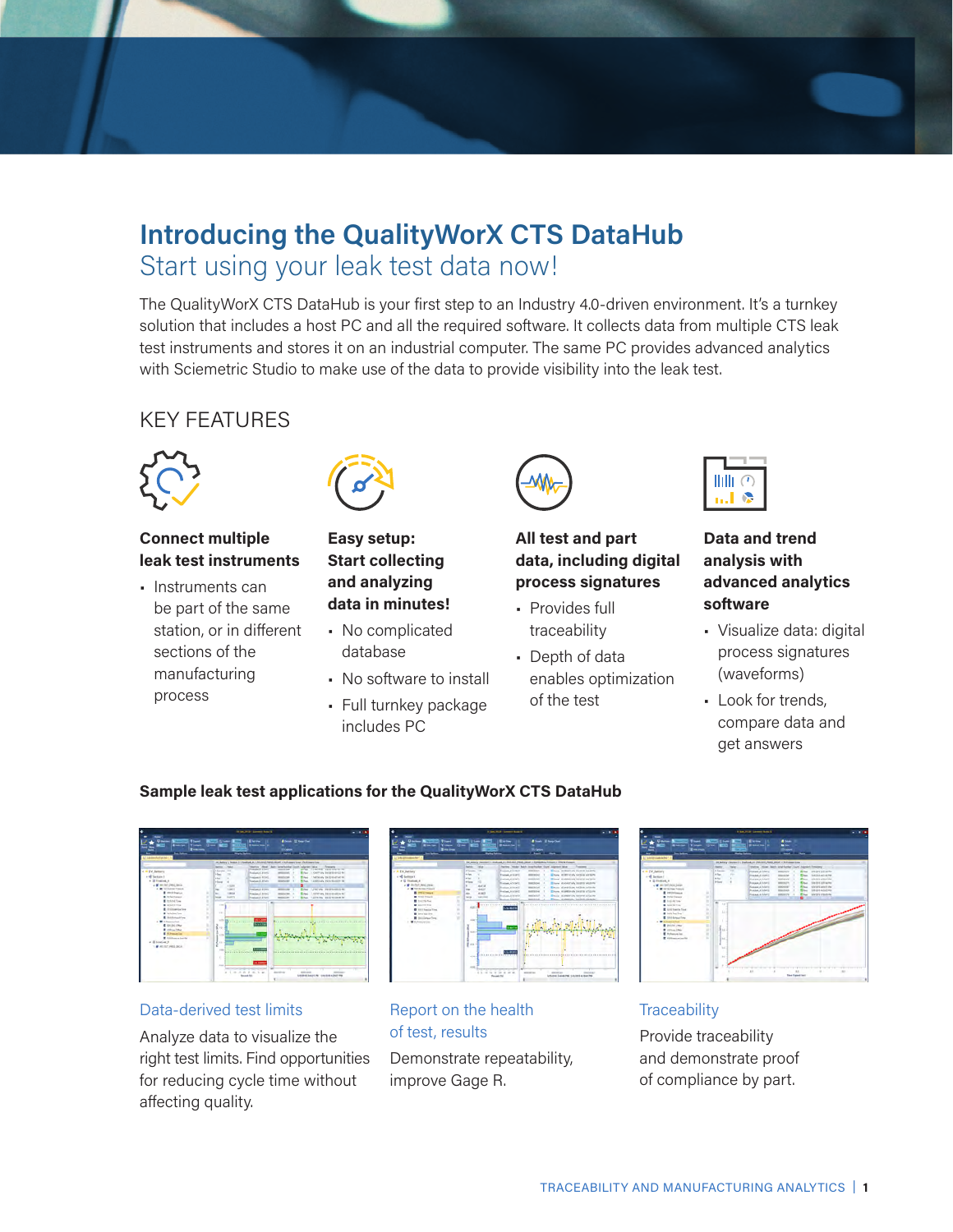## **From leak test to any test** Expand the potential with a QualityWorX Enterprise solution

Today's plants can contain hundreds of in-process test stations, from nut runners and machine vision to welding and dispensing. When it comes to analyzing data for improved production and quality, why stop at leak test?

Talk to us about how you can scale up to a QualityWorX Enterprise solution to collect and analyze data from more instruments and other stations across the production line. We offer connectors for a range of manufacturing tool and software providers including:

- **Popular PLCs**
- Test systems from CTS, Sciemetric and other vendors
- **Leading brands of rundown tools**
- Other tools, such as welders
- **Machine vision systems**
- End-of-line tests (hot test, leak test, cold test)
- Data acquisition products

Using QualityWorX and any connectors your production architecture requires, you'll be able to create a full part history while correlating data from across the plant to learn why issues are occurring.

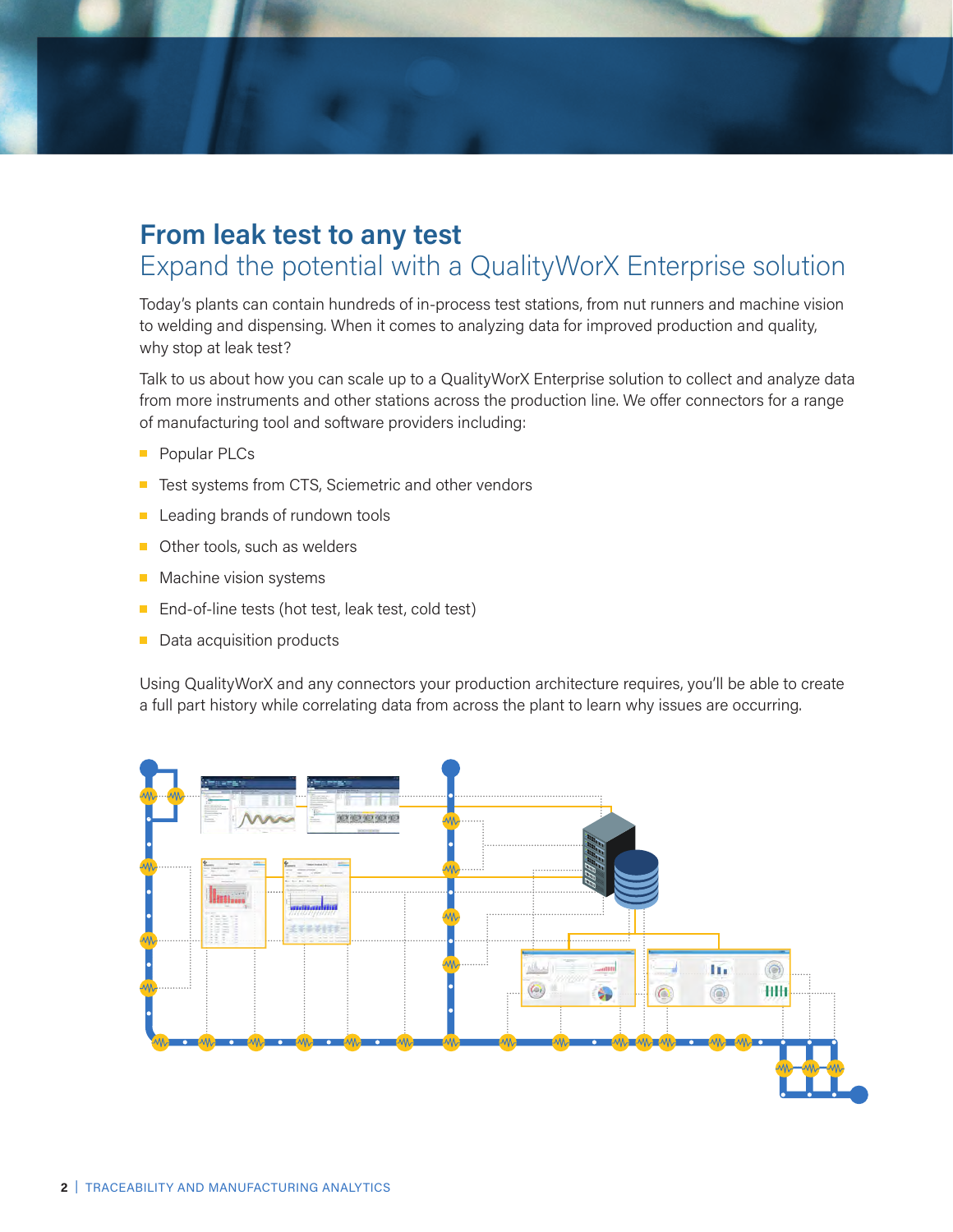## **CTS and Sciemetric**  Helping manufacturers turn data into insight

Production lines today are Big Data generators. Dozens of databases are filled with terabytes of information collected every second of every day. So how do you know when you have the right data and that you'll be able to use it quickly when the need of the hour arises?

QualityWorX is a suite of data management and manufacturing analytics software that enables you to consolidate data from across your plant – or even your entire enterprise – in a centralized location for access by anyone who needs part data to make decisions. It includes advanced analytics tools that allow you to visualize all types of data, including digital process signatures, scalar datapoints, and images from machine vision systems. You can look for trends and compare data, and you can drill down to an individual part's history to trace its trip through multiple stations. The root cause of an issue – formerly a needle in a haystack – becomes much easier to pinpoint and therefore, to resolve. Best of all, you'll be doing this in production real-time, so you can minimize the impact on productivity.

#### **The QualityWorX suite includes these elements:**

#### **QualityWorX Database**

A fast, efficient Microsoft® SQL Server® database stores complete, detailed information on virtually all manufacturing data on a part-by-part basis, organized by serial number. That means, when it's time for analysis, you can see every stage a part went through on the production line, giving you faster root cause assessment and issue resolution and full traceability.

#### **QualityWorX Dashboard**

This is the complete reporting interface for QualityWorX. Anyone who needs to make quick decisions about production or resolve quality or performance issues can create highly visual displays of key performance indicators and drill down to part by part detail to isolate problem parts and identify root cause.

#### **Sciemetric Studio**

This advanced manufacturing analytics software lets you easily visualize, review, report on, compare and analyze part data to improve quality and yield on the production line. With a range of features and capabilities, Sciemetric Studio was designed to provide a quick path from analysis to answer.

## qualityworx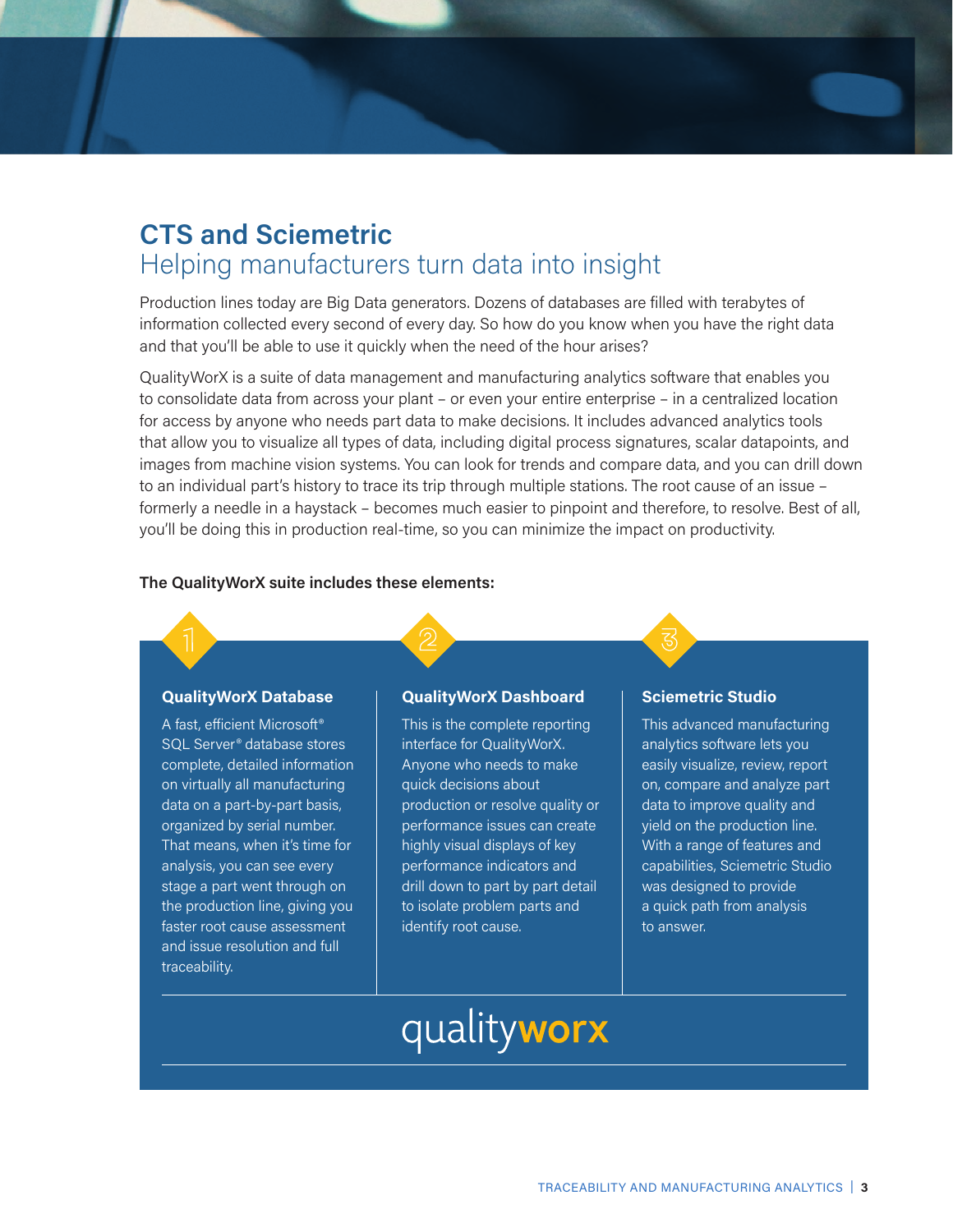

## See what leading manufacturers are achieving with QualityWorX



#### **WHO**

International agricultural machinery manufacturer.

#### **PROBLEM**

Generated plenty of part data, but couldn't put it to practical use, to solve problems and increase FTY.

#### **SOLUTION**

- 1. Convert all data into a common format.
- 2. Eliminate data silos and consolidate into one database.
- 3. Capture digital process signatures for complete view of a process.

#### **RESULT**

**Manufacturer is resolving quality issues in hours instead of days or weeks.**





#### **WHO**

One of world's largest automotive parts supplier.

#### **PROBLEM**

Wanted to reduce cycle time but achieve a specific Gage R of 10%.

#### **SOLUTION**

- 1. Use historical data to assess potential changes without impacting production.
- 2. Determine optimum leak test time within 10% Gage R – with no guesswork.
- 3. Consider tradeoff between cycle time and repeatability to arrive at a data-driven decision.

#### **RESULT**

**Cycle time has been reduced by half with the same Gage R of 10%.**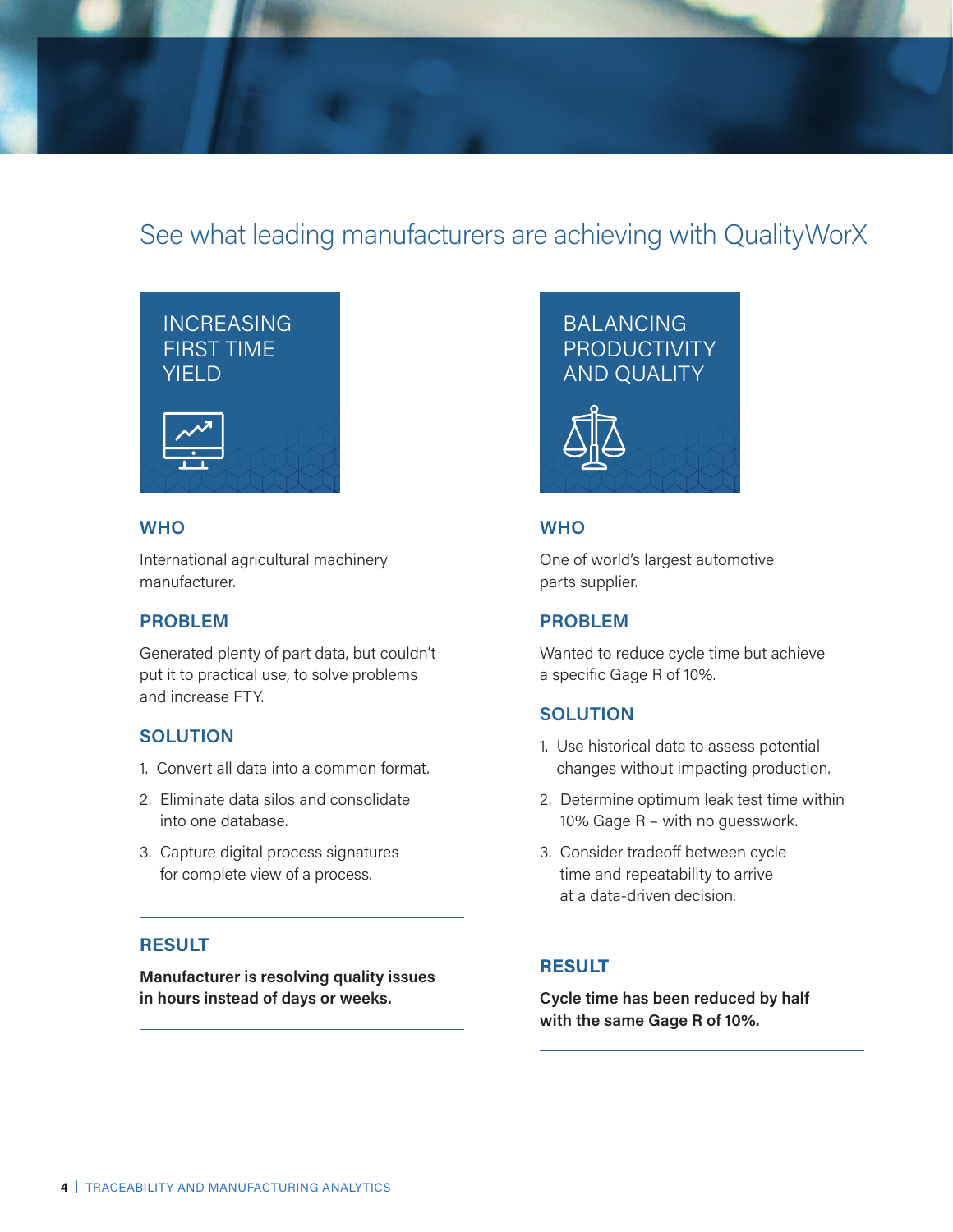

#### **WHO**

A major automotive manufacturer.

#### **PROBLEM**

Faced a costly mass recall when an engine oil problem was discovered in a customer vehicle.

#### **SOLUTION**

- 1. Compare digital process signatures from bad engine vs suspect parts using manufacturing analytics.
- 2. Adjust the process and tests to avoid the problem in the future.

#### **RESULT**

**Manufacturer found only 7 other engines that fit the profile and identified the root cause in hours. Recall costs of over \$5M were avoided.**

## **DRAMATICALLY** SPEEDING UP LINE LAUNCH



#### **WHO**

A global manufacturer.

#### **PROBLEM**

Needed to lever working production lines to get new lines launched faster on a global scale.

#### **SOLUTION**

- 1. Use data to make correlations between stations and lines for consistency and faster time to market.
- 2. Conduct experiments offline to create tests that will catch defects.
- 3. Apply data-driven insight to make reliable decisions in a worldwide enterprise.

#### **RESULT**

**Manufacturer is launching lines four times faster and achieving \$4M savings per line in capital costs alone.**